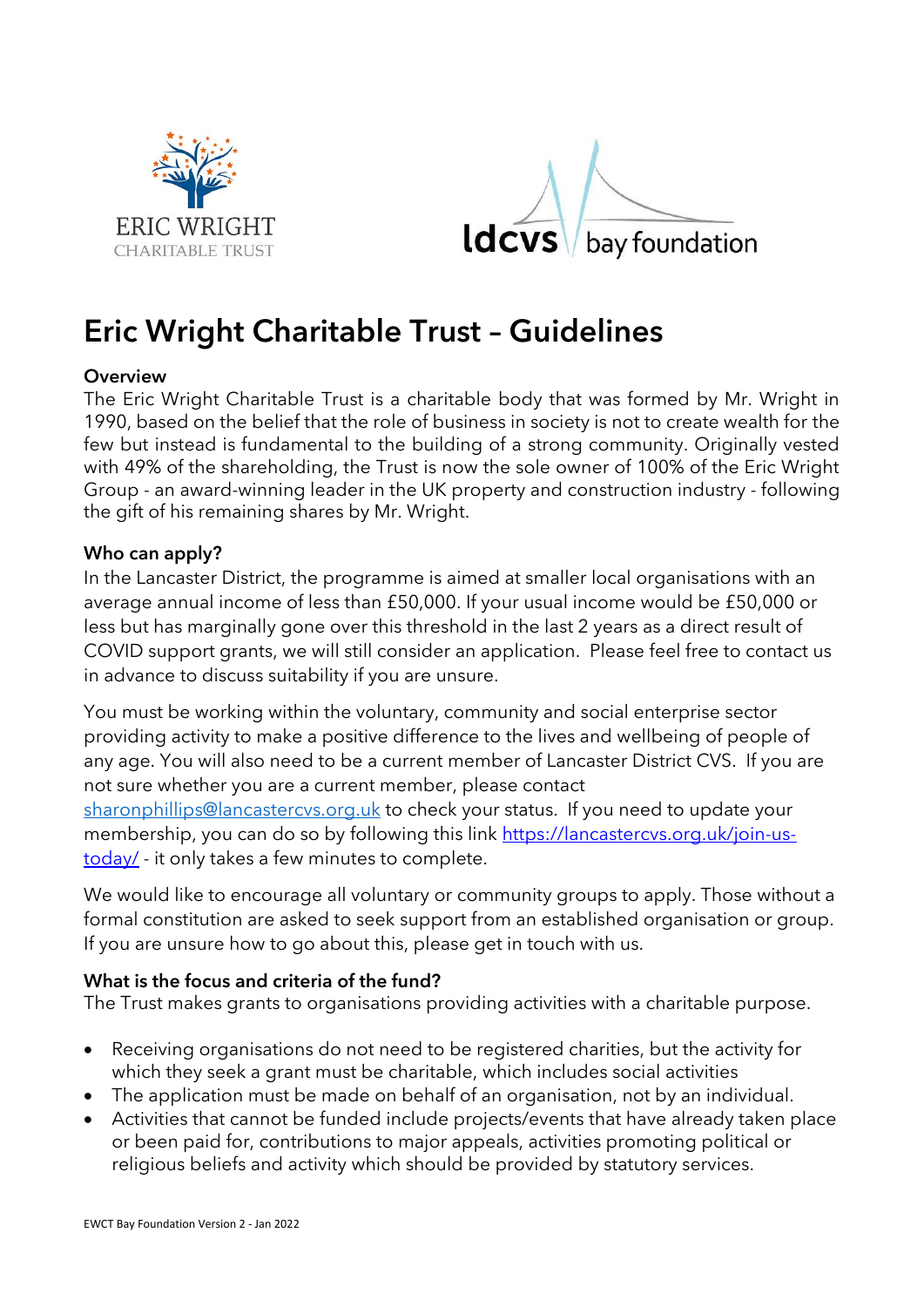# How much is available?

Grants of up to £500

## Which areas are covered?

The Lancaster district as defined by Lancaster City Councils limits i.e., Lancaster, Morecambe, Heysham, Carnforth and surrounding rural areas.

## Supporting documents

The following must be supplied to support your application. If you are struggling to supply these, please contact us for advice and support.

- A signed copy of your governing document i.e. your constitution or rules
- Most recent annual report (if you have one)
- A copy of the group's latest annual accounts or income/expenditure document (If the accounts show a reserve, please explain why you are requesting a grant)
- A copy of a recent bank statement for your group or nominated bank account
- Any relevant quotes linked to your breakdown of costs
- A copy of your Equality, Diversity & Inclusion Policy (or similarly named policy), which should have been reviewed and approved within the last two years.
- If your project involves work with children or vulnerable adults, a copy of your Safeguarding Policy, which should have been reviewed and approved within the last two years.
- Copies of any other policy you believe is relevant to your application.

You are not required to provide any other supporting material in addition to the information you will be asked to provide in the application form.

# Closing Date

Monday 2 May, at 5pm

# Grant making process

In the third round of the 2021-2022 financial year a decision-making panel will meet to In the third round of the 2021-2022 financial year a decision-making panel will meet to agree and distribute grants week commencing 2<sup>nd</sup> May 2022. All applicants will be informed of the outcome of their submission by the end of that week.

# Evidence and Publicity

At the end of the activity you will be asked to provide us with evidence that you have spent the money on what it has been given for – e.g. a copy of the receipt(s). We will also require a write-up about the funded activity along with photographs and / or videos that we can use for publicity purposes including press releases, social media, website, reports etc.

# **Underspend**

Should you not spend the entire grant on the purpose for which it is given, please let us know. When you let us know, if you would like to make a suggestion of what the remainder could be spent on, this could be considered at the next meeting of the panel please don't just spend it.